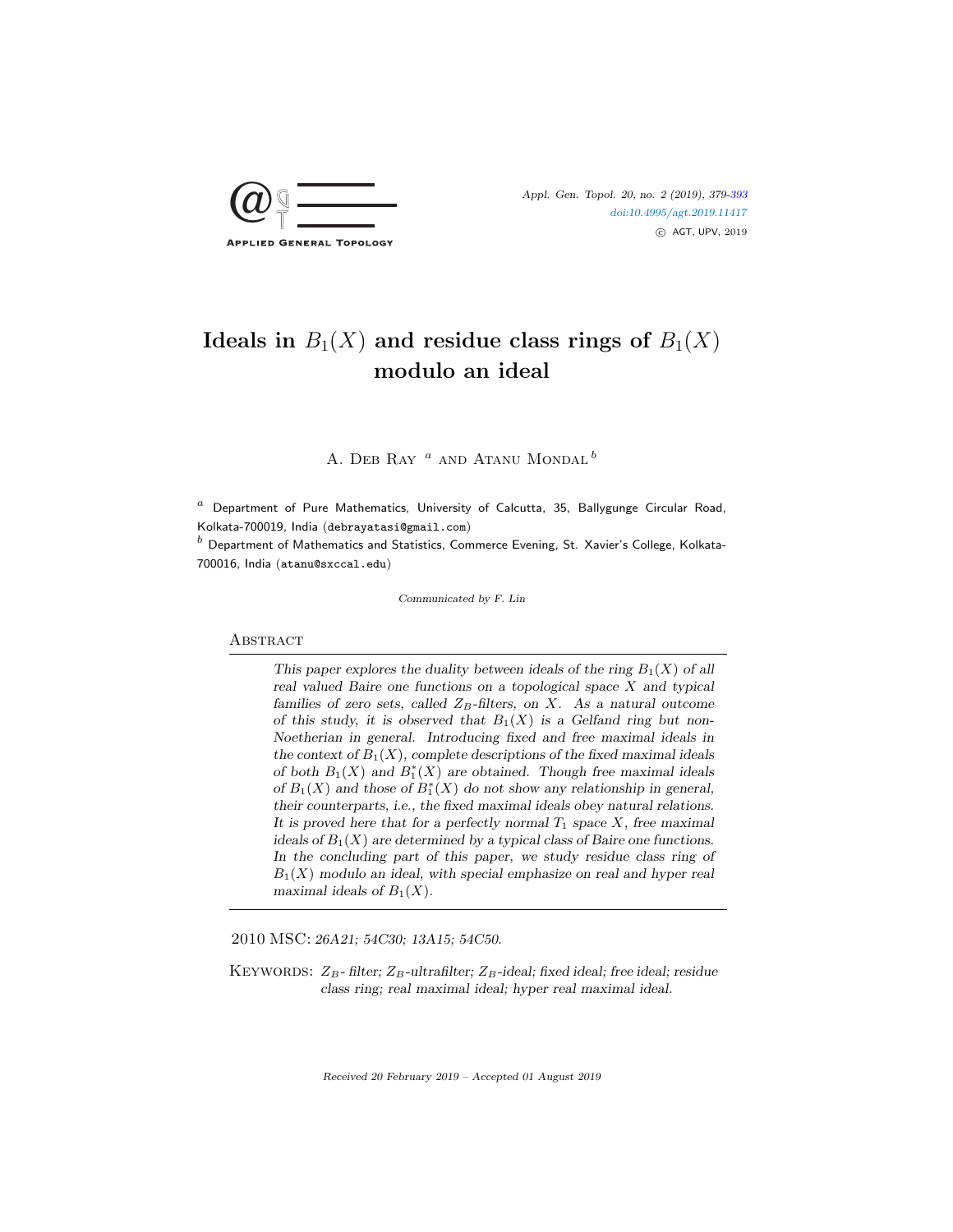### 1. Introduction

In [1], we have introduced the ring of Baire one functions defined on any topological space X and have denoted it by  $B_1(X)$ . It has been observed that  $B_1(X)$  is a commutative lattice ordered ring with unity containing the ring  $C(X)$  of continuous functions as a subring. The collection of bounded Baire one functions, denoted by  $B_1^*(X)$ , is a commutative subring and sublattice of  $B_1(X)$ . Certainly,  $B_1^*(X) \cap C(X) = C^*(X)$ .

In this paper, we study the ideals, in particular, the maximal ideals of  $B_1(X)$ (and also of  $B_1^*(X)$ ). There is a nice interplay between the ideals of  $B_1(X)$  and a typical family of zero sets (which we call a  $Z_B$ -filter) of the underlying space X. As a natural consequence of this duality of ideals of  $B_1(X)$  and  $Z_B$ -filters on X, we obtain that  $B_1(X)$  is Gelfand and in general,  $B_1(X)$  is non-Noetherian.

Introducing the idea of fixed and free ideals in our context, we have characterized the fixed maximal ideals of  $B_1(X)$  and also those of  $B_1^*(X)$ . We have shown that although fixed maximal ideals of the rings  $B_1(X)$  and  $B_1^*(X)$  obey a natural relationship, the free maximal ideals fail to do so. However, for a perfectly normal  $T_1$  space X, free maximal ideals of  $B_1(X)$  are determined by a typical class of Baire one functions.

In the last section of this paper, we have discussed residue class ring of  $B_1(X)$ modulo an ideal and introduced real and hyper-real maximal ideals in  $B_1(X)$ .

2.  $Z_B$ -filters on X and Ideals in  $B_1(X)$ 

**Definition 2.1.** A nonempty subcollection  $\mathscr{F}$  of  $Z(B_1(X))$  ([1]) is said to be a  $Z_B$ -filter on X, if it satisfies the following conditions:

 $(1)$   $\varnothing \notin \mathscr{F}$ 

(2) if  $Z_1, Z_2 \in \mathscr{F}$ , then  $Z_1 \cap Z_2 \in \mathscr{F}$ 

(3) if  $Z \in \mathscr{F}$  and  $Z' \in Z(B_1(X))$  is such that  $Z \subseteq Z'$ , then  $Z' \in \mathscr{F}$ .

Clearly, a  $Z_B$ -filter  $\mathscr F$  on X has finite intersection property. Conversely, if a subcollection  $\mathscr{B} \subseteq Z(B_1(X))$  possesses finite intersection property, then  $\mathscr{B}$  can be extended to a  $Z_B$ -filter  $\mathscr{F}(\mathscr{B})$  on X, given by  $\mathscr{F}(\mathscr{B}) = \{Z \in Z(B_1(X))\colon$ there exists a finite subfamily  $\{B_1, B_2, ..., B_n\}$  of  $\mathscr{B}$  with  $Z \supseteq \bigcap_{n=1}^n Z_n$  $\bigcap_{i=1} B_i$ . Indeed this is the smallest  $Z_B$ -filter on X containing  $\mathscr{B}$ .

**Definition 2.2.** A  $Z_B$ -filter  $\mathcal U$  on X is called a  $Z_B$ -ultrafilter on X, if there does not exist any  $Z_B$ -filter  $\mathscr F$  on X, such that  $\mathscr U \subsetneq \mathscr F$ .

**Example 2.3.** Let  $A_0 = \{Z \in Z(B_1(\mathbb{R})) : 0 \in Z\}$ . Then  $A_0$  is a  $Z_B$ -ultrafilter on R.

Applying Zorn's lemma one can show that, every  $Z_B$ -filter on X can be extended to a  $Z_B$ -ultrafilter. Therefore, a family  $\mathscr{B}$  of  $Z(B_1(X))$  with finite intersection property can be extended to a  $Z_B$ -ultrafilter on X.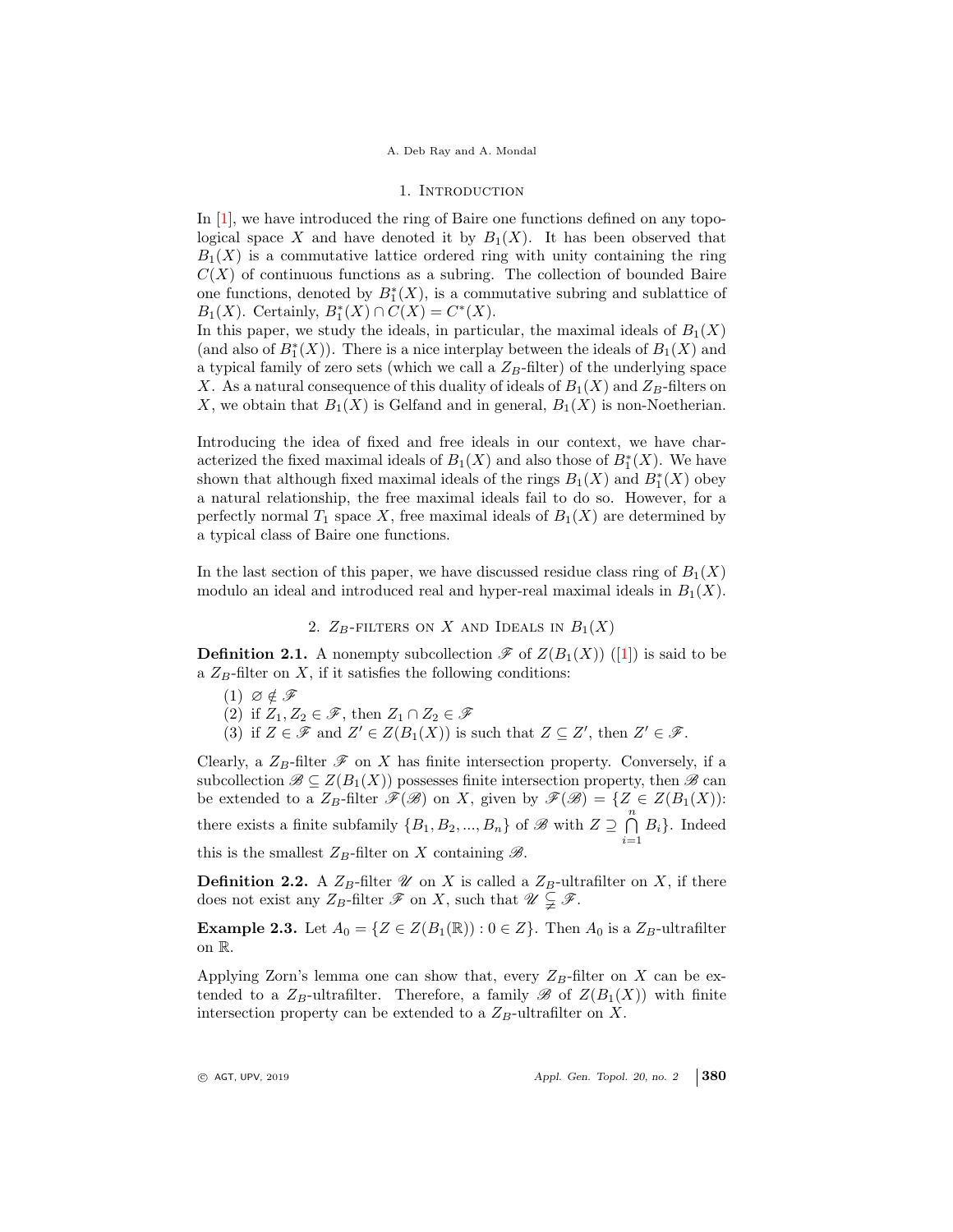Remark 2.4. A  $Z_B$ -ultrafilter  $\mathscr U$  on X is a subfamily of  $Z(B_1(X))$  which is maximal with respect to having finite intersection property. Conversely, if a family  $\mathscr{B}$  of  $Z(B_1(X))$  has finite intersection property and maximal with respect to having this property, then  $\mathscr B$  is a  $Z_B$ -ultrafilter on X.

In what follow, by an ideal  $I$  of  $B_1(X)$  we always mean a proper ideal.

**Theorem 2.5.** If I is an ideal in  $B_1(X)$ , then  $Z_B[I] = \{Z(f) : f \in I\}$  is a  $Z_B$ -filter on X.

*Proof.* Since I is a proper ideal in  $B_1(X)$ , we claim  $\emptyset \notin Z_B[I]$ . If possible let  $\emptyset \in Z_B[I]$ . So,  $\emptyset = Z(f)$ , for some  $f \in I$ . As  $f \in I \implies f^2 \in I$  and  $Z(f^2) = Z(f) = \emptyset$ , hence  $\frac{1}{f^2} \in B_1(X)$  [1]. This is a contradiction to the fact that, I is a proper ideal and contains no unit.

Let  $Z(f), Z(g) \in Z_B[I]$ , for some  $f, g \in I$ . Our claim is  $Z(f) \cap Z(g) \in Z_B[I]$ .  $Z(f) \cap Z(g) = Z(f^2 + g^2) \in Z_B[I],$  as I is an ideal and so,  $f^2 + g^2 \in I$ .

Now assume that  $Z(f) \in Z_B[I]$  and  $Z' \in Z(B_1(X))$  is such that  $Z(f) \subseteq Z'$ . Then we can write  $Z' = Z(h)$ , for some  $h \in B_1(X)$ .  $Z(f) \subseteq Z' \implies Z(h) =$  $Z(h) \cup Z(f)$ . So,  $Z(h) = Z(hf) \in Z_B[I]$ , because  $hf \in I$ . Hence,  $Z_B[I]$  is a  $Z_B$ -filter on X.

**Theorem 2.6.** Let  $\mathscr{F}$  be a  $Z_B$ -filter on X. Then  $Z_B^{-1}[\mathscr{F}] = \{f \in B_1(X) :$  $Z(f) \in \mathscr{F}$  is an ideal in  $B_1(X)$ .

*Proof.* We note that,  $\emptyset \notin \mathscr{F}$ . So the constant function  $1 \notin Z_B^{-1}[\mathscr{F}]$ . Hence  $Z_B^{-1}[\mathscr{F}]$  is a proper subset of  $B_1(X)$ .

Choose  $f, g \in Z_B^{-1}[\mathscr{F}]$ . Then  $Z(f), Z(g) \in \mathscr{F}$  and  $\mathscr{F}$  being a  $Z_B$ -filter  $Z(f) \cap Z(g)$  $Z(g) \in \mathscr{F}$ . Now  $Z(f) \cap Z(g) \subseteq Z(f-g)$ . Hence  $Z(f-g) \in \mathscr{F}$ ,  $\mathscr{F}$  being a  $Z_B$ -filter on X. This implies  $f - g \in Z_B^{-1}[\mathscr{F}].$ 

For  $f \in Z_B^{-1}[\mathscr{F}]$  and  $h \in B_1(X)$ ,  $Z(f \cdot h) = Z(f) \cup Z(h)$ . As  $Z(f) \in \mathscr{F}$  and  $\mathscr{F}$ is a  $Z_B$ -filter on X, it follows that  $Z(f \cdot h) \in \mathscr{F}$ . Hence  $f \cdot h \in Z_B^{-1}[\mathscr{F}]$ .

Thus  $Z_B^{-1}[\mathscr{F}]$  is an ideal of  $B_1(X)$ .

We may define a map  $Z : B_1(X) \to Z(B_1(X))$  given by  $f \mapsto Z(f)$ . Certainly, Z is a surjection. In view of the above results, such  $Z$  induces a map  $Z_B$  between the collection of all ideals of  $B_1(X)$ , say  $\mathscr{I}_B$  and the collection of all  $Z_B$ -filters on X, say  $\mathscr{F}_B(X)$ , i.e.,  $Z_B : \mathscr{I}_B \to \mathscr{F}_B(X)$  given by  $Z_B(I) = Z_B[I], \forall I \in \mathscr{I}_B$ . The map  $Z_B$  is also a surjective map because for any  $\mathscr{F} \in \mathscr{F}_B(X)$ ,  $Z_B^{-1}[\mathscr{F}]$  is an ideal in  $B_1(X)$ . We also note that  $Z_B[Z_B^{-1}]\mathscr{F}] = \mathscr{F}$ . So each  $Z_B$ -filter on X is the image of some ideal in  $B_1(X)$  under the map  $Z_B : \mathscr{I}_B \to \mathscr{F}_B(X)$ .

**Observation.** The map  $Z_B : \mathscr{I}_B \to \mathscr{F}_B(X)$  is not injective in general. Because, for any ideal I in  $B_1(X)$ ,  $Z_B^{-1}[Z_B[I]]$  is an ideal in  $B_1(X)$ , such that  $I \subseteq Z_B^{-1}[Z_B[I]]$  and by our previous result  $Z_B[Z_B^{-1}[Z_B[I]]] = Z_B[I]$ . If one gets an ideal *J* in  $B_1(X)$  such that  $I \subseteq J \subseteq Z_B^{-1}[Z_B[I]]$ , then we must have  $Z_B[I] = Z_B[J]$ . The following example shows that such an ideal is indeed possible to exist. In fact, in the following example, we get countably many ideals  $I_n$  in  $B_1(\mathbb{R})$  such that the images of all the ideals are same under the map  $Z_B$ .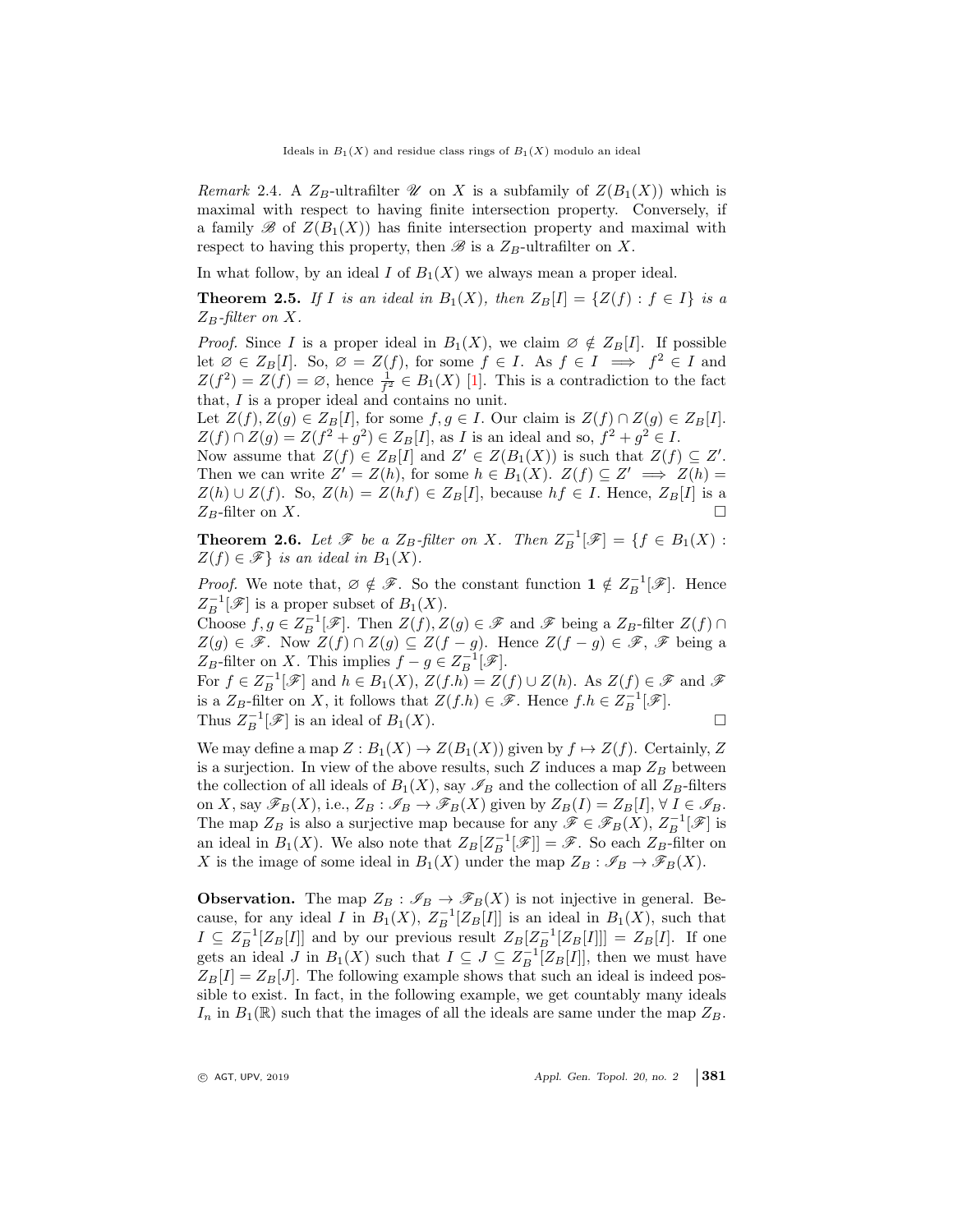**Example 2.7.** Let  $f_0 : \mathbb{R} \to \mathbb{R}$  be defined as,

$$
f_0(x) = \begin{cases} \frac{1}{q} & \text{if } x = \frac{p}{q}, \text{ where } p \in \mathbb{Z}, q \in \mathbb{N} \text{ and g.c.d. } (p, q) = 1\\ 1 & \text{if } x = 0\\ 0 & \text{otherwise} \end{cases}
$$

It is well known that  $f_0 \in B_1(\mathbb{R})$  (see [2]). Consider the ideal I in  $B_1(X)$  generated by  $f_0$ , i.e.,  $I = \langle f_0 \rangle$ . We claim that  $f_0^{\frac{1}{3}} \notin I$ . If possible, let  $f_0^{\frac{1}{3}} \in I$ . Then there exists  $g \in B_1(\mathbb{R})$ , such that  $f_0^{\frac{1}{3}} = gf_0$ . When  $x = \frac{p}{q}$ , where  $p \in \mathbb{Z}, q \in \mathbb{N}$ and g.c.d  $(p, q) = 1$ ,  $g(x) = q^{\frac{2}{3}}$ . We show that such g does not exist in  $B_1(\mathbb{R})$ . Let  $\alpha$  be any irrational number in R. We show that g is not continuous at  $\alpha$ , no matter how we define  $g(\alpha)$ . Suppose  $g(\alpha) = \beta$ . There exists a sequence of rational numbers  $\{\frac{p_m}{q_m}\}$ , such that  $\{\frac{p_m}{q_m}\}$  converges to  $\alpha$  and  $p_m \in \mathbb{Z}, q_m \in \mathbb{N}$ with g.c.d  $(p_m, q_m) = 1$ ,  $\forall m \in \mathbb{N}$ . If g is continuous at  $\alpha$  then  $\{g(\frac{p_m}{q_m})\}$  converges to  $g(\alpha)$ , which implies that  $q_m^{\frac{2}{3}}$  converges to  $\beta$ . But  $q_m \in \mathbb{N}$ , so  $\{q_m^{\frac{2}{3}}\}$ must be eventually constant. Suppose there exists  $n_0 \in \mathbb{N}$  such that  $\forall m \geq n_0$ ,  $q_m$  is either c or  $-c$  or  $q_m$  oscillates between c and  $-c$ , for some natural number c, i.e.,  $\{\frac{p_m}{c}\}$  converges to  $\alpha$  or  $-\alpha$  or oscillates. In any case,  $\{\frac{p_m}{q_m}\}$  cannot converges to  $\alpha$ . Hence we get a contradiction. So, g is not continuous at any irrational point. It is well known that, if,  $f \in B_1(X,Y)$ , where X is a Baire space, Y is a metric space and  $B_1(X, Y)$  stands for the collection of all Baire one functions from  $X$  to  $Y$  then the set of points where  $f$  is continuous is dense in X [4]. Therefore, the set of points of R where q is continuous is dense in R and is a subset of  $\mathbb Q$ . Hence it is a countable dense subset of  $\mathbb R$  (Since  $\mathbb R$  is a Baire space). But using Baire's category theorem it can be shown that, there exists no function  $f : \mathbb{R} \to \mathbb{R}$ , which is continuous precisely on a countable dense subset of  $\mathbb{R}$ . So, we arrive at a contradiction and no such g exists. Hence  $f_0^{\frac{1}{3}} \notin I.$ 

Observe that,  $Z(f_0) = Z(f_0^{\frac{1}{3}})$  and  $I \subseteq Z_B^{-1}[Z_B[I]]$ . Again,  $f_0^{\frac{1}{3}} \notin I$  but  $f_0^{\frac{1}{3}} \in Z_B^{-1}Z_B[I]$ , which implies  $I \subsetneq Z_B^{-1}[Z_B[I]]$ . By an earlier result  $Z_B[I] =$  $Z_B[Z_B^{-1}[Z_B[I]]]$ , proving that the map  $Z_B : \mathscr{I}_B \to \mathscr{F}_B(X)$  is not injective when  $X = \mathbb{R}$ .

**Observation:**  $\langle f_0 \rangle \subsetneq \langle f_0^{\frac{1}{3}} \rangle$ . Analogously, it can be shown that  $\langle f_0 \rangle \subsetneq \langle f_0^{\frac{1}{3}} \rangle \subsetneq$  $\langle f_0^{\frac{1}{5}} \rangle \subsetneq \dots \subsetneq \langle f_0^{\frac{1}{2m+1}} \rangle \subsetneq \dots$  is a strictly increasing chain of proper ideals in  $B_1(\mathbb{R})$ . Hence  $B_1(\mathbb{R})$  is not a Noetherian ring.

**Theorem 2.8.** If M is a maximal ideal in  $B_1(X)$  then  $Z_B[M]$  is a  $Z_B$ ultrafilter on X.

*Proof.* By Theorem 2.5,  $Z_B[M]$  is a  $Z_B$ -filter on X. Let  $\mathscr F$  be a  $Z_B$ -filter on X such that,  $Z_B[M] \subseteq \mathscr{F}$ . Then  $M \subseteq Z_B^{-1}[Z_B[M]] \subseteq Z_{B}^{-1}[\mathscr{F}]$ .  $Z_B^{-1}[\mathscr{F}]$ being a proper ideal and M being a maximal ideal, we have  $Z_B^{-1}[\mathscr{F}] = M \implies$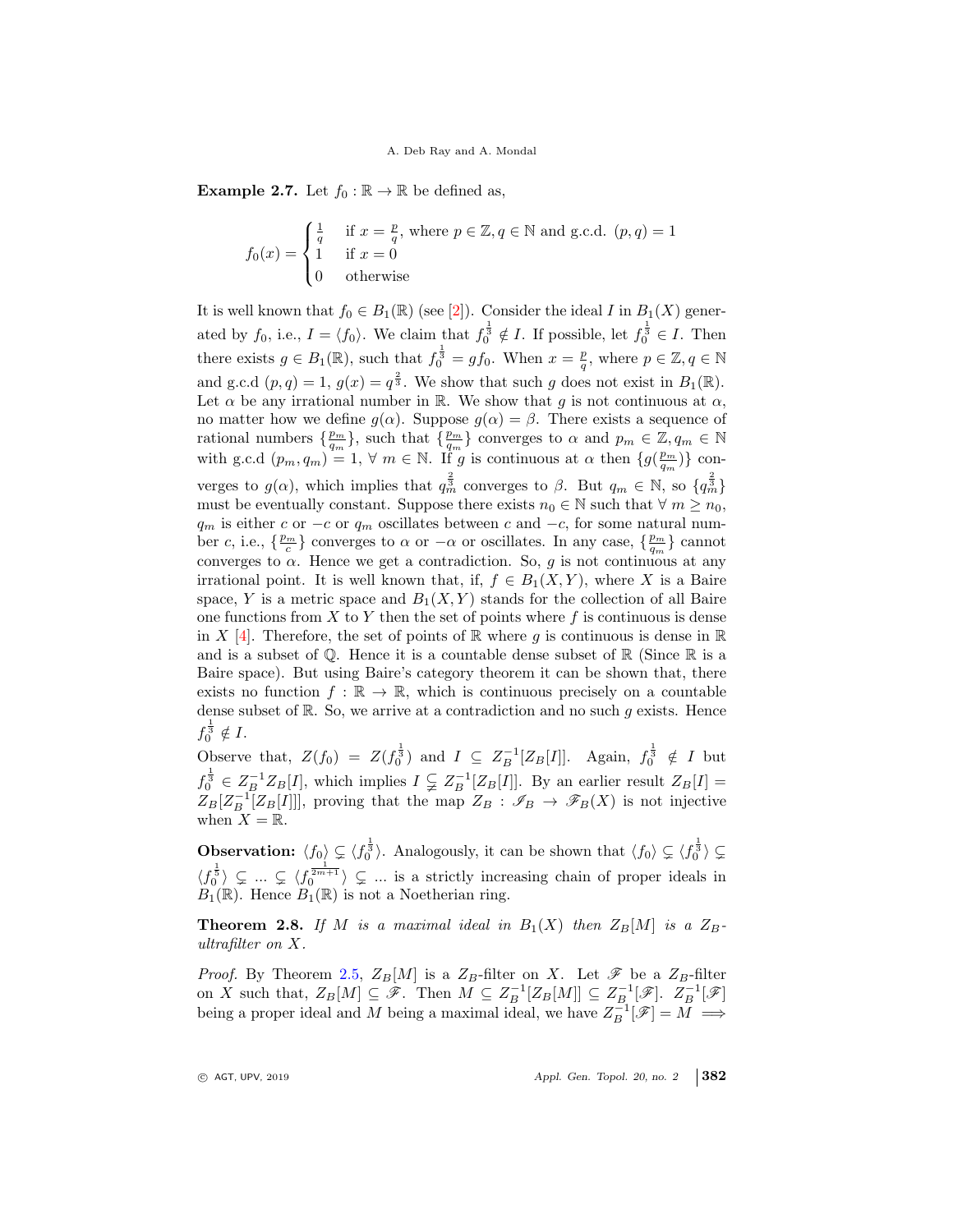$Z_B[M] = Z_B[Z_B^{-1}[\mathscr{F}]] = \mathscr{F}$ . Hence every  $Z_B$ -filter that contains  $Z_B[M]$  must be equal to  $Z_B[M]$ . This shows  $Z_B[M]$  is a  $Z_B$ -ultrafilter on X.

**Theorem 2.9.** If  $\mathcal{U}$  is a  $Z_B$ -ultrafilter on X then  $Z_B^{-1}[\mathcal{U}]$  is a maximal ideal in  $B_1(X)$ .

*Proof.* By Theorem 2.6, we have  $Z_B^{-1}[\mathscr{U}]$  is a proper ideal in  $B_1(X)$ . Let I be a proper ideal in  $B_1(X)$  such that  $Z_B^{-1}[\mathscr{U}] \subseteq I$ . It is enough to show that  $Z_B^{-1}[\mathscr{U}] = I.$  Now  $Z_B^{-1}[\mathscr{U}] \subseteq I \implies Z_B[Z_B^{-1}[\mathscr{U}]] \subseteq Z_B[I] \implies \mathscr{U} \subseteq Z_B[I].$ Since *U* is a  $Z_B$ -ultrafilter on X, we have  $\mathcal{U} = Z_B[I] \implies Z_B^{-1}[\mathcal{U}] =$  $Z_B^{-1}[Z_B[I]] \supseteq I$ . Hence  $Z_B^{-1}[\mathscr{U}] = I$ 

Remark 2.10. Each  $Z_B$ -ultrafilter on X is the image of a maximal ideal in  $B_1(X)$  under the map  $Z_B$ .

Let  $\mathcal{M}(B_1(X))$  be the collection of all maximal ideals in  $B_1(X)$  and  $\Omega_B(X)$  be the collection of all  $Z_B$ -ultrafilters on X. If we restrict the map  $Z_B$  to the class  $\mathcal{M}(B_1(X))$ , then it is clear that the map  $Z_B$  $\Big|_{\mathcal{M}(B_1(X))} : \mathcal{M}(B_1(X)) \to \Omega_B(X)$ is a surjective map. Further, this restriction map is a bijection, as seen below.

**Theorem 2.11.** The map  $Z_B$  $\Big|_{\mathcal{M}(B_1(X))} : \mathcal{M}(B_1(X)) \to \Omega_B(X)$  is a bijection.

*Proof.* It is enough to check that  $Z_B$  $\Big|_{\mathcal{M}(B_1(X))} : \mathcal{M}(B_1(X)) \to \Omega_B(X)$  is in-

jective. Let  $M_1$  and  $M_2$  be two members in  $\mathcal{M}(B_1(X))$  such that  $Z_B[M_1] =$  $Z_B[M_2] \implies Z_B^{-1}[Z_B[M_1]] = Z_B^{-1}[Z_B[M_1]]$ . But  $M_1 \subseteq Z_B^{-1}[Z_B[M_1]]$  and  $M_2 \subseteq Z_B^{-1}[Z_B[M_2]]$ . By maximality of  $M_1$  and  $M_2$  we have,  $M_1 = Z_B^{-1}[Z_B[M_1]]$  $= Z_B^{-1}[\bar{Z}_B[M_2]] = M_2.$ 

**Definition 2.12.** An ideal I in  $B_1(X)$  is called a  $Z_B$ -ideal if  $Z_B^{-1}[Z_B[I]] = I$ , i.e.,  $\forall f \in B_1(X), f \in I \iff Z(f) \in Z_B[I].$ 

Since  $Z_B[Z_B^{-1}[\mathscr{F}_B]] = \mathscr{F}_B$ ,  $Z_B^{-1}[\mathscr{F}_B]$  is a  $Z_B$ -ideal for any  $Z_B$ -filter  $\mathscr{F}_B$  on X. If I is any ideal in  $B_1(X)$ , then,  $Z_B^{-1}[Z_B[I]]$  is the smallest  $Z_B$ -ideal containing I. It is easy to observe

- (1) Every maximal ideal in  $B_1(X)$  is a  $Z_B$  ideal.
- (2) The intersection of arbitrary family of  $Z_B$ -ideals in  $B_1(X)$  is always a  $Z_B$ -ideal.
- (3) The map  $Z_B$  $\Big|_{\mathscr{J}_B} : \mathscr{J}_B \to \mathscr{F}_B(X)$  is a bijection, where  $\mathscr{J}_B$  denotes the collection of all  $Z_B$ -filters on X.

**Example 2.13.** Let  $I = \{f \in B_1(\mathbb{R}) : f(1) = f(2) = 0\}$ . Then I is a  $Z_B$  ideal in  $B_1(\mathbb{R})$  which is not maximal, as  $I \subseteq \widehat{M}_1 = \{f \in B_1(\mathbb{R}) : f(1) = 0\}$ . The ideal I is not a prime ideal, as the functions  $x - 1$  and  $x - 2$  do not belong to I, but their product belongs to I. Also no proper ideal of I is prime. More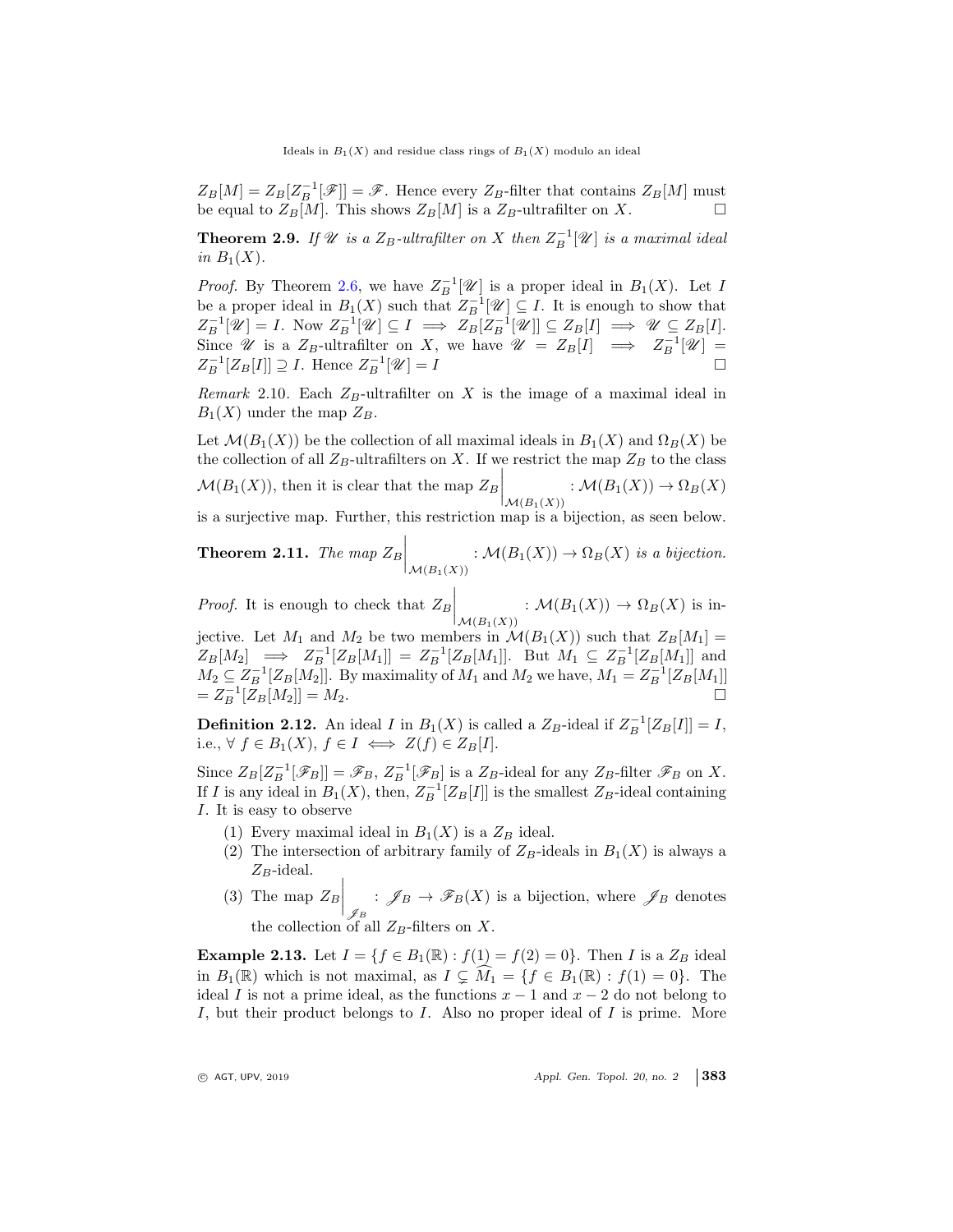generally, for any subset S of  $\mathbb{R}, I_S = \{f \in B_1(\mathbb{R}) : f(S) = 0\}$  is a  $Z_B$ -ideal in  $B_1(\mathbb{R})$ .

It is well known that in a commutative ring  $R$  with unity, the intersection of all prime ideals of  $R$  containing an ideal  $I$  is called the **radical of**  $I$  and it is denoted by  $\sqrt{I}$ . For any ideal I, the radical of I is given by  $\{a \in R : a^n \in I,$  for some  $n \in \mathbb{N}$  {(3)) and in general  $I \subseteq \sqrt{I}$ . For if  $I = \sqrt{I}$ , I is called a radical ideal.

**Theorem 2.14.** A  $Z_B$ -ideal I in  $B_1(X)$  is a radical ideal.

Proof.  $\sqrt{I} = \{f \in B_1(X) : \exists n \in \mathbb{N} \text{ such that } f^n \in I\} = \{f \in B_1(X) : \exists n \in \mathbb{N} \text{ such that } f^n \in I\}$ such that  $Z(f^n) \in Z_B[I]$  for some  $n \in \mathbb{N}$  (As I is a  $Z_B$ -ideal in  $B_1(X)$ )  $=\{f \in B_1(X) : Z(f) \in Z_B[I] \} = \{f \in B_1(X) : f \in I\} = I$ . So I is a radical ideal in  $B_1(X)$ . ideal in  $B_1(X)$ .

Corollary 2.15. Every  $Z_B$ -ideal I in  $B_1(X)$  is the intersection of all prime ideals in  $B_1(X)$  which contains I.

Next theorem establishes some equivalent conditions on the relationship among  $Z_B$ -ideals and prime ideals of  $B_1(X)$ .

**Theorem 2.16.** For a  $Z_B$ -ideal I in  $B_1(X)$  the following conditions are equivalent:

- (1) I is a prime ideal of  $B_1(X)$ .
- (2) I contains a prime ideal of  $B_1(X)$ .
- (3) if  $fg = 0$ , then either  $f \in I$  or  $g \in I$ .
- (4) Given  $f \in B_1(X)$  there exists  $Z \in Z_B[I]$ , such that f does not change its sign on Z.

*Proof.* (1)  $\implies$  (2) and (2)  $\implies$  (3) are immediate.

(3)  $\implies$  (4): Let (3) be true. Choose  $f \in B_1(X)$ . Then  $(f \vee 0)$ .  $(f \wedge 0) = 0$ . So by (3),  $f \vee 0 \in I$  or  $f \wedge 0 \in I$ . Hence  $Z(f \vee 0) \in Z_B[I]$  or  $Z(f \wedge 0) \in Z_B[I]$ . It is clear that  $f \leq 0$  on  $Z(f \wedge 0)$  and  $f \geq 0$  on  $Z(f \vee 0)$ .

(4)  $\implies$  (1): Let (4) be true. To show that I is prime. Let  $g, h \in B_1(X)$  be such that  $gh \in I$ . By (4) there exists  $Z \in Z_B[I]$ , such that  $|g| - |h| \geq 0$  on Z (say). It is clear that,  $Z \cap Z(g) \subseteq Z(h)$ . Consequently  $Z \cap Z(gh) \subseteq Z(h)$ . Since  $Z_B[I]$  is a  $Z_B$ -filter on X, it follows that  $Z(h) \in Z_B[I]$ . So  $h \in I$ , since  $I$  is a  $Z_B$ -ideal. Hence,  $I$  is prime. I is a  $Z_B$ -ideal. Hence, I is prime.

**Theorem 2.17.** In  $B_1(X)$ , every prime ideal P can be extended to a unique maximal ideal.

*Proof.* If possible let P be contained in two distinct maximal ideals  $M_1$  and  $M_2$ . So,  $P \subseteq M_1 \cap M_2$ . Since maximal ideals in  $B_1(X)$  are  $Z_B$ -ideals and intersection of any number of  $Z_B$ -ideals is  $Z_B$ -ideal,  $M_1 \cap M_2$  is a  $Z_B$ -ideal containing the prime ideal P. By Theorem 2.16,  $M_1 \cap M_2$  is a prime ideal. But in a commutative ring with unity, for two ideals I and J, if,  $I \nsubseteq J$  and  $J \nsubseteq I$ ,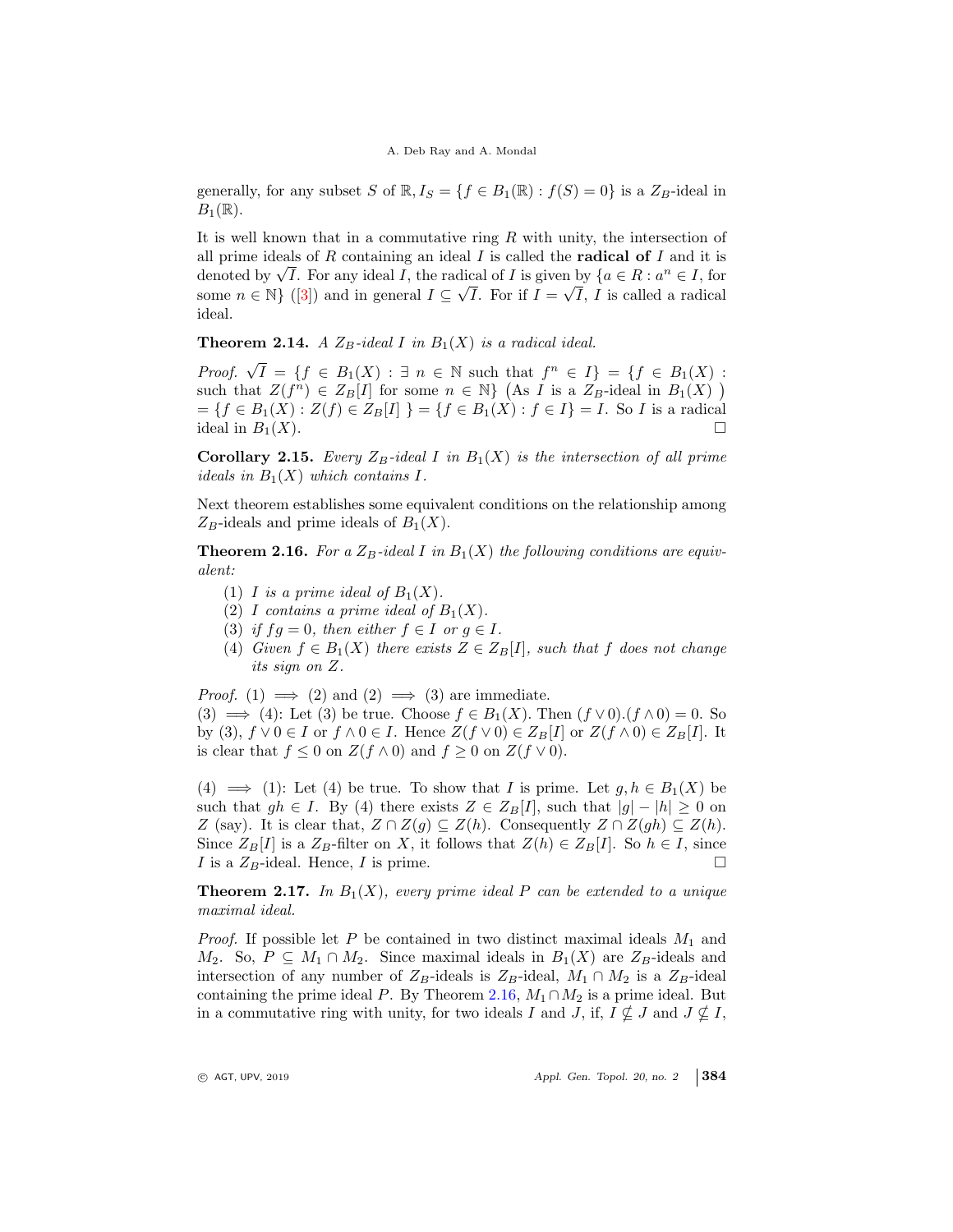then  $I \cap J$  is not a prime ideal. Thus  $M_1 \cap M_2$  is not prime ideal and we get a contradiction. So, every prime ideal can be extended to a unique maximal ideal.

**Corollary 2.18.**  $B_1(X)$  is a Gelfand ring for any topological space X.

**Definition 2.19.** A  $Z_B$ -filter  $\mathscr{F}_B$  on X is called a prime  $Z_B$ -filter on X, if, for any  $Z_1, Z_2 \in Z(B_1(X))$  with  $Z_1 \cup Z_2 \in \mathscr{F}_B$  either  $Z_1 \in \mathscr{F}_B$  or  $Z_2 \in \mathscr{F}_B$ .

The next two theorems are analogous to Theorem 2.12 in [3] and therefore, we state them without proof.

**Theorem 2.20.** If I is a prime ideal in  $B_1(X)$ , then  $Z_B[I] = \{Z(f) : f \in I\}$ is a prime  $Z_B$ -filter on X.

**Theorem 2.21.** If  $\mathscr{F}_B$  is a prime  $Z_B$ -filter on X then  $Z_B^{-1}[\mathscr{F}_B] = \{f \in \mathscr{F}_B | f \in \mathscr{F}_B\}$  $B_1(X): Z(f) \in \mathscr{F}_B$  is a prime ideal in  $B_1(X)$ .

**Corollary 2.22.** Every prime  $Z_B$ -filter can be extended to a unique  $Z_B$ -ultrafilter on X.

Corollary 2.23. A  $Z_B$ -ultrafilter  $\mathscr U$  on X is a prime  $Z_B$ -filter on X, as  $\mathscr{U} = Z_B[M]$ , for some maximal ideal M in  $B_1(X)$ .

3. FIXED IDEALS AND FREE IDEALS IN  $B_1(X)$ 

In this section, we introduce fixed and free ideals of  $B_1(X)$  and  $B_1^*(X)$  and completely characterize the fixed maximal ideals of  $B_1(X)$  as well as those of  $B_1^*(X)$ . It is observed here that a natural relationship exists between fixed maximal ideals of  $B_1^*(X)$  and the fixed maximal ideals of  $B_1(X)$ . However, free maximal ideals do not behave the same. In the last part of this section, we find a class of Baire one functions defined on a perfectly normal  $T_1$  space X which precisely determines the fixed and free maximal ideals of the corresponding ring.

**Definition 3.1.** A proper ideal I of  $B_1(X)$  (respectively,  $B_1^*(X)$ ) is called fixed if  $\bigcap Z[I] \neq \emptyset$ . If *I* is not fixed then it is called free.

For any Tychonoff space X, the fixed maximal ideals of the ring  $B_1(X)$  and those of  $B_1^*(X)$  are characterized.

**Theorem 3.2.**  $\{\widehat{M}_p : p \in X\}$  is a complete list of fixed maximal ideals in  $B_1(X)$ , where  $\widehat{M}_p = \{f \in B_1(X) : f(p) = 0\}$ . Moreover,  $p \neq q \implies \widehat{M}_p \neq \widehat{M}_q$ . *Proof.* Choose  $p \in X$ . The map  $\Psi_p : B_1(X) \to \mathbb{R}$ , defined by  $\Psi_p(f) = f(p)$  is clearly a ring homomorphism. Since the constant functions are in  $B_1(X)$ ,  $\Psi_p$ is surjective and ker  $\Psi_p = \{f \in B_1(X) : \Psi_p(f) = 0\} = \{f \in B_1(X) : f(p) = 0\}$  $0$ } =  $M_p$  (say).

By First isomorphism theorem of rings we get  $B_1(X)/\widehat{M}_p$  is isomorphic to the field R.  $B_1(X)/\widehat{M}_p$  being a field we conclude that  $\widehat{M}_p$  is a maximal ideal in  $B_1(X)$ . Since  $p \in \bigcap Z_B[M]$ , the ideal  $\widehat{M}_p$  is a fixed ideal.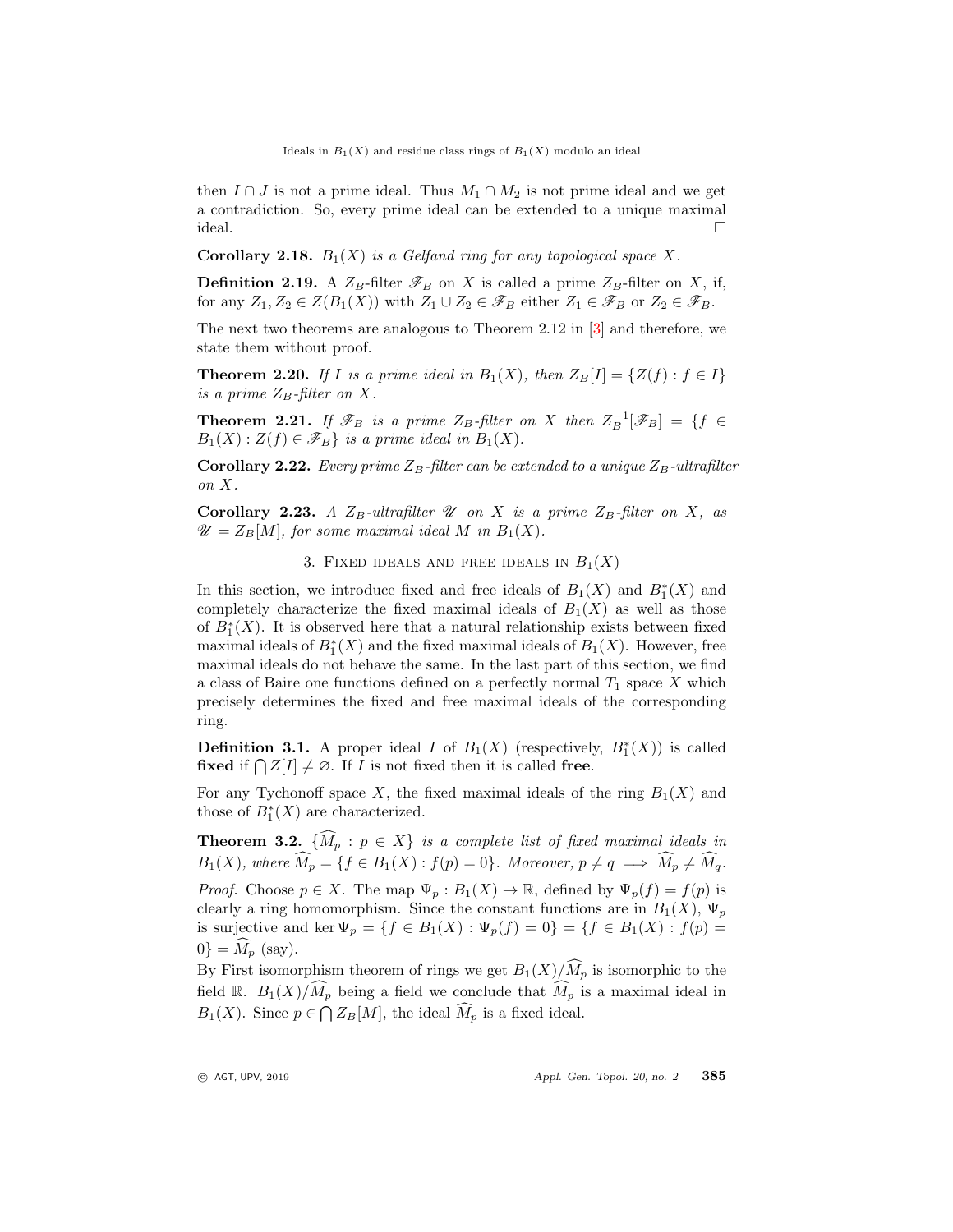For any Tychonoff space X, we know that  $p \neq q \implies M_p \neq M_q$ , where  $M_p = \{f \in C(X) : f(p) = 0\}$  is the fixed maximal ideal in  $C(X)$ . Since  $\widehat{M}_p \cap C(X) = M_p$ , it follows that for any Tychonoff space  $X, p \neq q \implies \widehat{M}_p \neq$  $M_q$ .

Let M be any fixed maximal ideal in  $B_1(X)$ . There exists  $p \in X$  such that for all  $f \in M$ ,  $f(p) = 0$ . Therefore,  $M \subseteq \widehat{M}_p$ . Since M is a maximal ideal and  $\widehat{M}_p$ is a proper ideal, we get  $M = \widehat{M}_p$ .

**Theorem 3.3.**  $\{\hat{M}_p^* : p \in X\}$  is a complete list of fixed maximal ideals in  $B_1^*(X)$ , where  $\widehat{M}_p^* = \{f \in B_1^*(X) : f(p) = 0\}$ . Moreover,  $p \neq q \implies \widehat{M}_p^* \neq$  $\hat{M}_q^*$  .

*Proof.* Similar to the proof of Theorem 3.2.

The following two theorems show the interrelations between fixed ideals of  $B_1(X)$  and  $B_1^*(X)$ .

**Theorem 3.4.** If I is any fixed ideal of  $B_1(X)$  then  $I \cap B_1^*(X)$  is a fixed ideal of  $B_1^*(X)$ .

*Proof.* Straightforward. □

**Lemma 3.5.** Given any  $f \in B_1(X)$ , there exists a positive unit u of  $B_1(X)$ such that  $uf \in B_1^*(X)$ .

*Proof.* Consider  $u = \frac{1}{|f|+1}$ . Clearly u is a positive unit in  $B_1(X)$  [1] and  $uf \in B_1^*(X)$  as  $|uf| \leq 1$ .

**Theorem 3.6.** Let an ideal I in  $B_1(X)$  be such that  $I \cap B_1^*(X)$  is a fixed ideal of  $B_1^*(X)$ . Then I is a fixed ideal of  $B_1(X)$ .

*Proof.* For each  $f \in I$ , there exists a positive unit  $u_f$  of  $B_1(X)$  such that  $u_f f \in I \cap B_1^*(X)$ . Therefore,  $\bigcap$  $f \in I$  $Z(f) = \bigcap$  $\bigcap_{f\in I} Z(u_f f) \supseteq \bigcap_{g\in B_1^*(I)}$  $\bigcap_{g\in B_1^*(X)\cap I} Z(g)\neq \varnothing.$ Hence I is fixed in  $B_1(X)$ .

Since for any discrete space X,  $C(X) = B_1(X)$  and  $C^*(X) = B_1^*(X)$ , considering the example 4.7 of  $[3]$ , we can conclude the following:

- (1) For any maximal ideal M of  $B_1(X)$ ,  $M \cap B_1^*(X)$  need not be a maximal ideal in  $B_1^*(X)$ .
- (2) All free maximal ideals in  $B_1^*(X)$  need not be of the form  $M \cap B_1^*(X)$ , where M is a maximal ideal in  $B_1(X)$ .

**Theorem 3.7.** If X is a perfectly normal  $T_1$  space then for each  $p \in X$ ,  $\chi_p: X \to \mathbb{R}$  given by

$$
\chi_p(x) = \begin{cases} 1 & \text{if } x = p \\ 0 & \text{otherwise.} \end{cases}
$$

is a Baire one function.

 $\circ$  AGT, UPV, 2019  $\circ$  Appl. Gen. Topol. 20, no. 2 386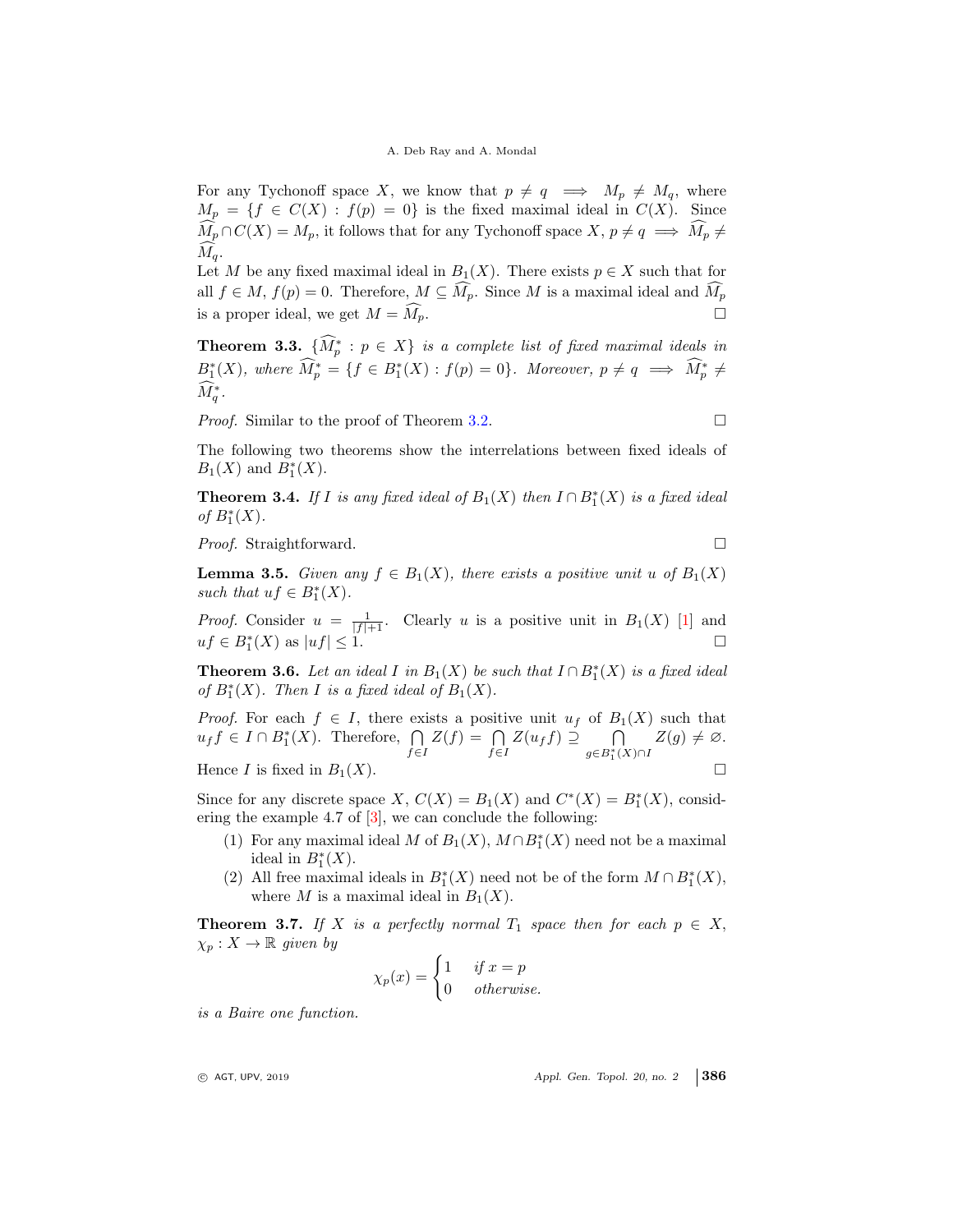*Proof.* For any open set U of  $\mathbb{R}$ ,

$$
\chi_p^{-1}(U) = \begin{cases}\nX & \text{if } 0, 1 \in U \\
X \setminus \{p\} & \text{if } 0 \in U \text{ but } 1 \notin U \\
\{p\} & \text{if } 0 \notin U \text{ but } 1 \in U \\
\varnothing & \text{if } 0 \notin U \text{ but } 1 \notin U.\n\end{cases}
$$

Since X is a perfectly normal space, the open set  $X \setminus \{p\}$  is a  $F_{\sigma}$  set. Hence in any case  $\chi_p$  pulls back an open set to a  $F_{\sigma}$  set. So  $\chi_p$  is a Baire one function [5].

In view of Theorem 3.7 we obtain the following facts about any perfectly normal  $T_1$  space.

Observation 3.8. If M is a maximal ideal of  $B_1(X)$  where X is a perfectly normal  $T_1$  space then

- (1) For each  $p \in X$  either  $\chi_p \in M$  or  $\chi_p 1 \in M$ . This follows from  $\chi_p(\chi_p - 1) = 0 \in M$  and M is prime.
- (2) If  $\chi_p 1 \in M$  then  $\chi_q \in M$  for all  $q \neq p$ . For if  $\chi_q - 1 \in M$  for some  $q \neq p$  then  $Z(\chi_p - 1), Z(\chi_q - 1) \in Z_B[M]$ . This implies  $\varnothing = Z(\chi_p - 1) \cap Z(\chi_q - 1) \in Z_B[M]$  which contradicts that  $Z_B[M]$  is a  $Z_B$ -ultrafilter.
- (3) M is fixed if and only if  $\chi_p 1 \in M$  for some  $p \in X$ . If M is fixed then  $M = M_p$  for some  $p \in X$  and therefore,  $\chi_p - 1 \in M$ . Conversely let  $\chi_p - 1 \in M$  for some  $p \in X$ . Then  $\{p\} = Z(\chi_p - 1) \in$  $Z_B[M]$  shows that M is fixed.
- (4) M is free if and only if M contains  $\{\chi_p : p \in X\}.$ Follows from Observation (3).

The following theorem ensures the existence of free maximal ideals in  $B_1(X)$ where  $X$  is any infinite perfectly normal  $T_1$  space.

**Theorem 3.9.** For a perfectly normal  $T_1$  space X, the following statements are equivalent:

- $(1)$  X is finite.
- (2) Every maximal ideal in  $B_1(X)$  is fixed.
- (3) Every ideal in  $B_1(X)$  is fixed.

*Proof.* (1)  $\implies$  (2): Since a finite  $T_1$  space is discrete,  $C(X) = B_1(X) = X^{\mathbb{R}}$ . X being finite, it is compact and therefore all the maximal ideals of  $C(X)$  $( = B_1(X) )$  are fixed.

 $(2) \implies (3)$ : Proof obvious.

(3)  $\implies$  (1): Suppose X is infinite. We shall show that there exists a free (proper) ideal in  $B_1(X)$ .

Consider  $I = \{f \in B_1(X) : \overline{X \setminus Z(f)} \text{ is finite }\}$  (Here finite includes  $\varnothing$ ).

Of course  $I \neq \emptyset$ , as  $0 \in I$ . Since X is infinite,  $1 \notin I$  and so, I is proper. We show that, I is an ideal in  $B_1(X)$ . Let  $f, g \in I$ . Then  $X \setminus \overline{Z(f)}$  and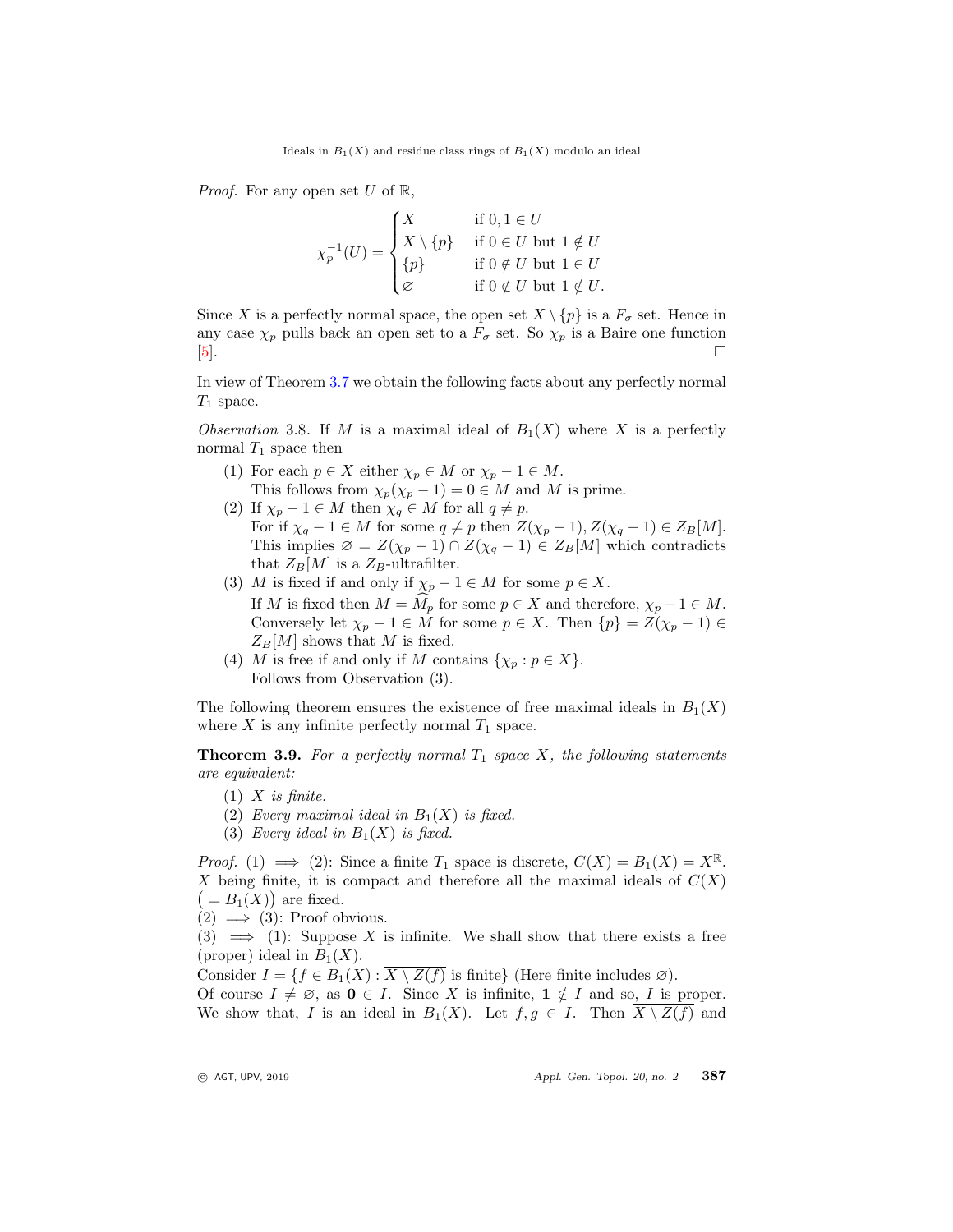$\overline{X \setminus Z(g)}$  are both finite. Now  $\overline{X \setminus Z(f-g)} \subseteq \overline{X \setminus Z(f)} \cup \overline{X \setminus Z(g)}$  implies that  $X \setminus Z(f - g)$  is finite. Hence  $f - g \in I$ . Similarly,  $X \setminus Z(f.g) \subseteq X \setminus Z(f)$ for any  $f \in I$  and  $g \in B_1(X)$ . So,  $X \setminus Z(f,g)$  is finite and hence  $f.g \in I$ . Therefore, I is an ideal in  $B_1(X)$ . We claim that I is free. For any  $p \in X$ , consider  $\chi_p : X \to \mathbb{R}$  given by

$$
\chi_p(x) = \begin{cases} 1 & \text{if } x = p \\ 0 & \text{otherwise.} \end{cases}
$$

Using Theorem 3.7,  $\chi_p$  is a Baire one function. Also,  $\overline{X \setminus Z(\chi_p)} = \overline{X \setminus (X \setminus \{p\})}$  ${p} = {p}$  = finite and  $\chi_p(p) \neq 0$ . Hence, *I* is free.

4. RESIDUE CLASS RING OF  $B_1(X)$  modulo ideals

An ideal I in a partially ordered ring A is called **convex** if for all  $a, b, c \in A$ with  $a \leq b \leq c$  and  $c, a \in I \implies b \in I$ . Equivalently, for all  $a, b \in A, 0 \leq a \leq b$ and  $b \in I \implies a \in I$ .

If A is a lattice ordered ring then an ideal I of A is called **absolutely convex** if for all  $a, b \in A$ ,  $|a| \leq |b|$  and  $b \in I \implies a \in I$ .

**Example 4.1.** If  $t : B_1(X) \to B_1(Y)$  is a ring homomorphism, then kert is an absolutely convex ideal.

*Proof.* Let  $g \in \ker t$  and  $|f| \leq |g|$ , where  $f \in B_1(X)$ .  $g \in \ker t \implies t(g) =$  $0 \implies t(|g|) = |t(g)| = 0$ . Since any ring homomorphism  $t : B_1(X) \to B_1(Y)$ preserves the order,  $t(|f|) = 0 \implies |t(f)| = 0 \implies t(f) = 0 \implies f \in$ <br>ker t.  $\ker t$ .

Let I be an ideal in  $B_1(X)$ . In what follows we shall denote any member of the quotient ring  $B_1(X)/I$  by  $I(f)$  for  $f \in B_1(X)$ . i.e.,  $I(f) = f + I$ . Now we begin with two well known theorems.

**Theorem 4.2** ([3]). Let I be an ideal in a partially ordered ring A. The corresponding quotient ring  $A/I$  is a partially ordered ring if and only if I is convex, where the partial order is given by  $I(a) \geq 0$  iff  $\exists x \in A$  such that  $x \geq 0$ 0 and  $a \equiv x \pmod{I}$ .

**Theorem 4.3** ([3]). On a convex ideal I in a lattice-ordered ring A the following conditions are equivalent.

- (1) I is absolutely convex.
- (2)  $x \in I$  implies  $|x| \in I$ .
- (3)  $x, y \in I$  implies  $x \vee y \in I$ .
- (4)  $I(a \vee b) = I(a) \vee I(b)$ , whence  $A/I$  is a lattice ordered ring.
- (5)  $\forall a \in A, I(a) \geq 0$  iff  $I(a) = I(|a|)$ .

Remark 4.4. For an absolutely convex ideal I of A,  $I(|a|) = I(a \vee -a)$  $I(a) \vee I(-a) = |I(a)|, \forall a \in A.$ 

**Theorem 4.5.** Every  $Z_B$ -ideal in  $B_1(X)$  is absolutely convex.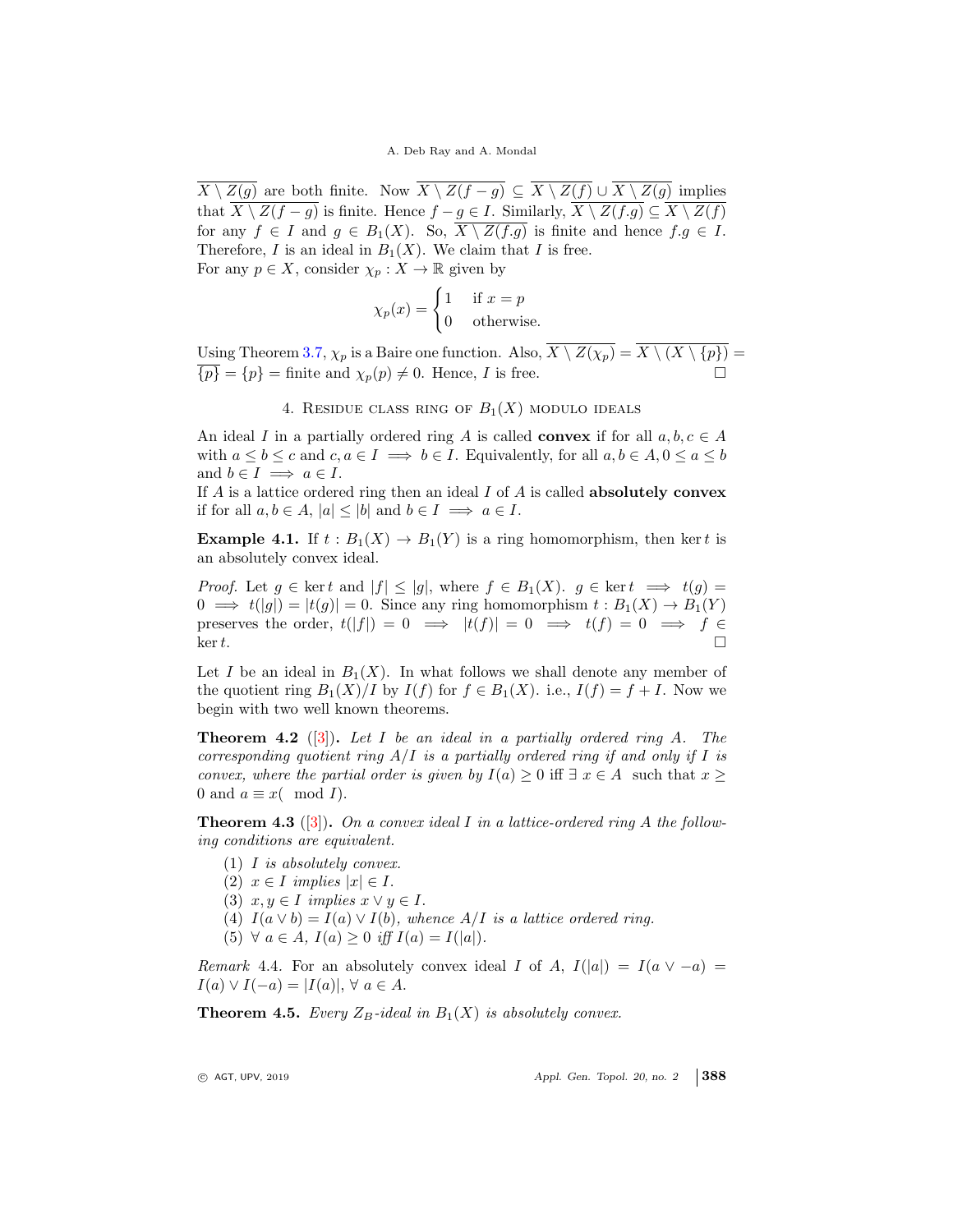*Proof.* Suppose I is any  $Z_B$ -ideal and  $|f| \le |g|$ , where  $g \in I$  and  $f \in B_1(X)$ . Then  $Z(g) \subseteq Z(f)$ . Since  $g \in I$ , it follows that  $Z(g) \in Z_B[I]$ , hence  $Z(f) \in Z_B[I]$ . Now I being a  $Z_B$ -ideal  $f \in I$  $Z_B[I]$ . Now *I* being a  $Z_B$ -ideal,  $f \in I$ .

**Corollary 4.6.** In particular every maximal ideal in  $B_1(X)$  is absolutely convex.

**Theorem 4.7.** For every maximal ideal M in  $B_1(X)$ , the quotient ring  $B_1(X)/M$ is a lattice ordered field.

*Proof.* Proof is immediate. □

The following theorem is a characterization of the non-negative elements in the lattice ordered ring  $B_1(X)/I$ , where I is a  $Z_B$ -ideal.

**Theorem 4.8.** Let I be a  $Z_B$ -ideal in  $B_1(X)$ . For  $f \in B_1(X)$ ,  $I(f) \geq 0$  if and only if there exists  $Z \in Z_B[I]$  such that  $f \geq 0$  on Z.

*Proof.* Let  $I(f) \geq 0$ . By condition (5) of Theorem 4.3, we write  $I(f) = I(|f|)$ . So,  $f - |f| \in I \implies Z(f - |f|) \in Z_B[I]$  and  $f \ge 0$  on  $Z(f - |f|)$ . Conversely, let  $f \geq 0$  on some  $Z \in Z_B[I]$ . Then  $f = |f|$  on  $Z \implies Z \subseteq$  $Z(f - |f|) \implies Z(f - |f|) \in Z_B[I].$  I being a  $Z_B$ -ideal we get  $f - |f| \in I$ , which means  $I(f) = I(|f|)$ . But  $|f| \ge 0$  on Z gives  $I(|f|) \ge 0$ . Hence,  $I(f) \ge 0$ .  $I(f) \geq 0.$ 

**Theorem 4.9.** Let I be any  $Z_B$ -ideal and  $f \in B_1(X)$ . If there exists  $Z \in Z_B[I]$ such that  $f(x) > 0$ , for all  $x \in Z$ , then  $I(f) > 0$ .

*Proof.* By Theorem 4.8,  $I(f) \ge 0$ . But  $Z \cap Z(f) = \emptyset$  and  $Z \in Z_B[I] \implies Z(f) \notin Z_B[I] \implies f \notin I \implies I(f) \ne 0 \implies I(f) > 0$  $Z(f) \notin Z_B[I] \implies f \notin I \implies I(f) \neq 0 \implies I(f) > 0.$ 

The next theorem shows that the converse of the above theorem holds if the ideal is a maximal ideal in  $B_1(X)$ .

**Theorem 4.10.** Let M be any maximal ideal in  $B_1(X)$  and  $M(f) > 0$  for some  $f \in B_1(X)$  then there exists  $Z \in Z_B[M]$  such that  $f > 0$  on Z.

*Proof.* By Theorem 4.8, there exists  $Z_1 \in Z_B[M]$  such that  $f \geq 0$  on  $Z_1$ . Now  $M(f) > 0 \implies f \notin M$  which implies that there exists  $g \in M$ , such that  $Z(f) \cap Z(g) = \emptyset$ . Choosing  $Z = Z_1 \cap Z(g)$ , we observe  $Z \in Z_B[M]$  and  $f(x) > 0$ , for all  $x \in Z$ .  $f(x) > 0$ , for all  $x \in Z$ .

**Corollary 4.11.** For a maximal ideal M of  $B_1(X)$  and for some  $f \in B_1(X)$ ,  $M(f) > 0$  if and only if there exists  $Z \in Z_B[M]$  such that  $f(x) > 0$  on Z.

Now we show Theorem 4.10 doesn't hold for every non-maximal ideal I.

**Theorem 4.12.** Suppose I is any non-maximal  $Z_B$ -ideal in  $B_1(X)$ . There exists  $f \in B_1(X)$  such that  $I(f) > 0$  but f is not strictly positive on any  $Z \in Z_B[I].$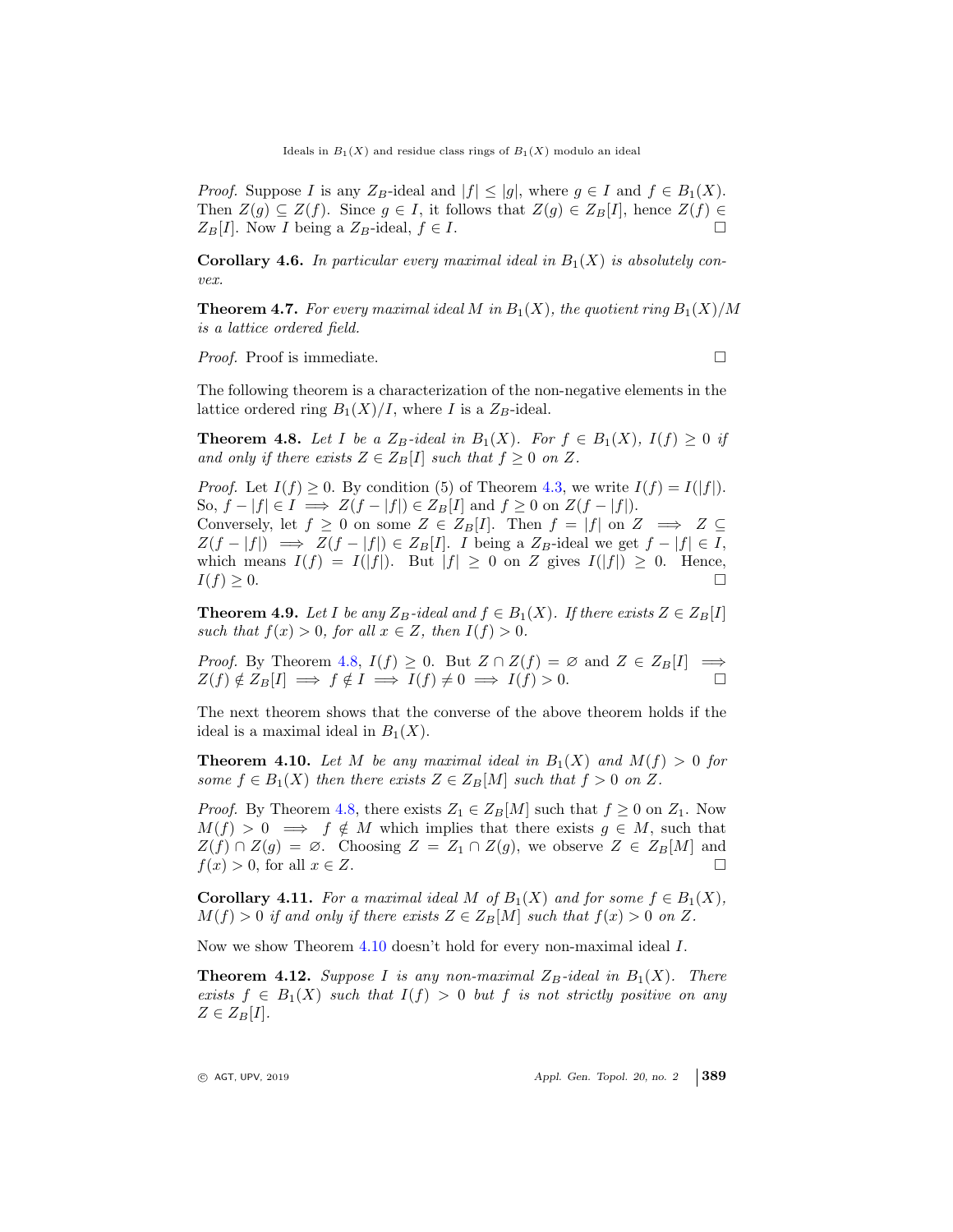*Proof.* Since I is non-maximal, there exists a proper ideal J of  $B_1(X)$  such that  $I \subsetneq J$ . Choose  $f \in J \setminus I$ .  $f^2 \notin I \implies I(f^2) > 0$ . Choose any  $Z \in Z_B[I]$ . Certainly,  $Z \in Z_B[J]$  and so,  $Z \cap Z(f^2) \in Z_B[J] \implies Z \cap Z(f^2) \neq \emptyset$ . So f is not strictly positive on the whole of Z.

In what follows, we characterize the ideals I in  $B_1(X)$  for which  $B_1(X)/I$  is a totally ordered ring.

**Theorem 4.13.** Let I be a  $Z_B$ -ideal in  $B_1(X)$ , then the lattice ordered ring  $B_1(X)/I$  is totally ordered ring if and only if I is a prime ideal.

*Proof.*  $B_1(X)/I$  is a totally ordered ring if and only if for any  $f \in B_1(X)$ ,  $I(f) \geq 0$  or  $I(-f) \leq 0$  if and only if for all  $f \in B_1(X)$ , there exists  $Z \in Z_B[I]$ such that f does not change its sign on Z if and only if I is a prime ideal (by Theorem 2.16).  $\Box$ 

**Corollary 4.14.** For every maximal ideal M in  $B_1(X)$ ,  $B_1(X)/M$  is a totally ordered field.

**Theorem 4.15.** Let M be a maximal ideal in  $B_1(X)$ . The function  $\Phi : \mathbb{R} \to$  $B_1(X)/M$  (respectively,  $\Phi : \mathbb{R} \to B_1^*(X)/M$ ) defined by  $\Phi(r) = M(r)$ , for all  $r \in \mathbb{R}$ , where r denotes the constant function with value r, is an order preserving monomorphism.

Proof. It is clear from the definitions of addition and multiplication of the residue class ring  $B_1(X)/M$  that the function is a homomorphism.

To show  $\phi$  is injective. Let  $M(\mathbf{r}) = M(\mathbf{s})$  for some  $r, s \in \mathbb{R}$  with  $r \neq s$ . Then  $\mathbf{r} - \mathbf{s} \in M$ . This contradicts to the fact that M is a proper ideal. Hence  $M(\mathbf{r}) \neq M(\mathbf{s})$ , when  $r \neq s$ .

Let  $r, s \in \mathbb{R}$  with  $r > s$ . Then  $r - s > 0$ . The function  $r - s$  is strictly positive on X. Since  $X \in Z(B_1(X))$ , by Theorem 4.9,  $M(\mathbf{r}-\mathbf{s}) > 0 \implies M(\mathbf{r}) >$  $M(\mathbf{s}) \implies \Phi(r) > \Phi(s)$ . Thus  $\Phi$  is an order preserving monomorphism.

For a maximal ideal M in  $B_1(X)$ , the residue class field  $B_1(X)/M$  (respectively  $B_1^\ast(X)/M)$  can be considered as an extension of the field  ${\mathbb R}.$ 

**Definition 4.16.** The maximal ideal M of  $B_1(X)$  (respectively,  $B_1^*(X)$ ) is called real if  $\Phi(\mathbb{R}) = B_1(X)/M$  (respectively,  $\Phi(\mathbb{R}) = B_1^*(X)/M$ ) and in such case  $B_1(X)/M$  is called **real** residue class field. If M is not real then it is called hyper-real and  $B_1(X)/M$  is called hyper-real residue class field.

**Definition 4.17** ([3]). A totally ordered field  $F$  is called **archimedean** if given  $\alpha \in F$ , there exists  $n \in \mathbb{N}$  such that  $n > \alpha$ . If F is not archimedean then it is called non-archimedean.

If F is a non-archimedean ordered field then there exists some  $\alpha \in F$  such that  $\alpha > n$ , for all  $n \in \mathbb{N}$ . Such an  $\alpha$  is called an infinitely large element of F and  $\frac{1}{\alpha}$  is called infinitely small element of F which is characterized by the relation  $0 < \frac{1}{\alpha} < \frac{1}{n}$ ,  $\forall n \in \mathbb{N}$ . The existence of an infinitely large (equivalently, infinitely small) element in  $F$  assures that  $F$  is non-archimedean.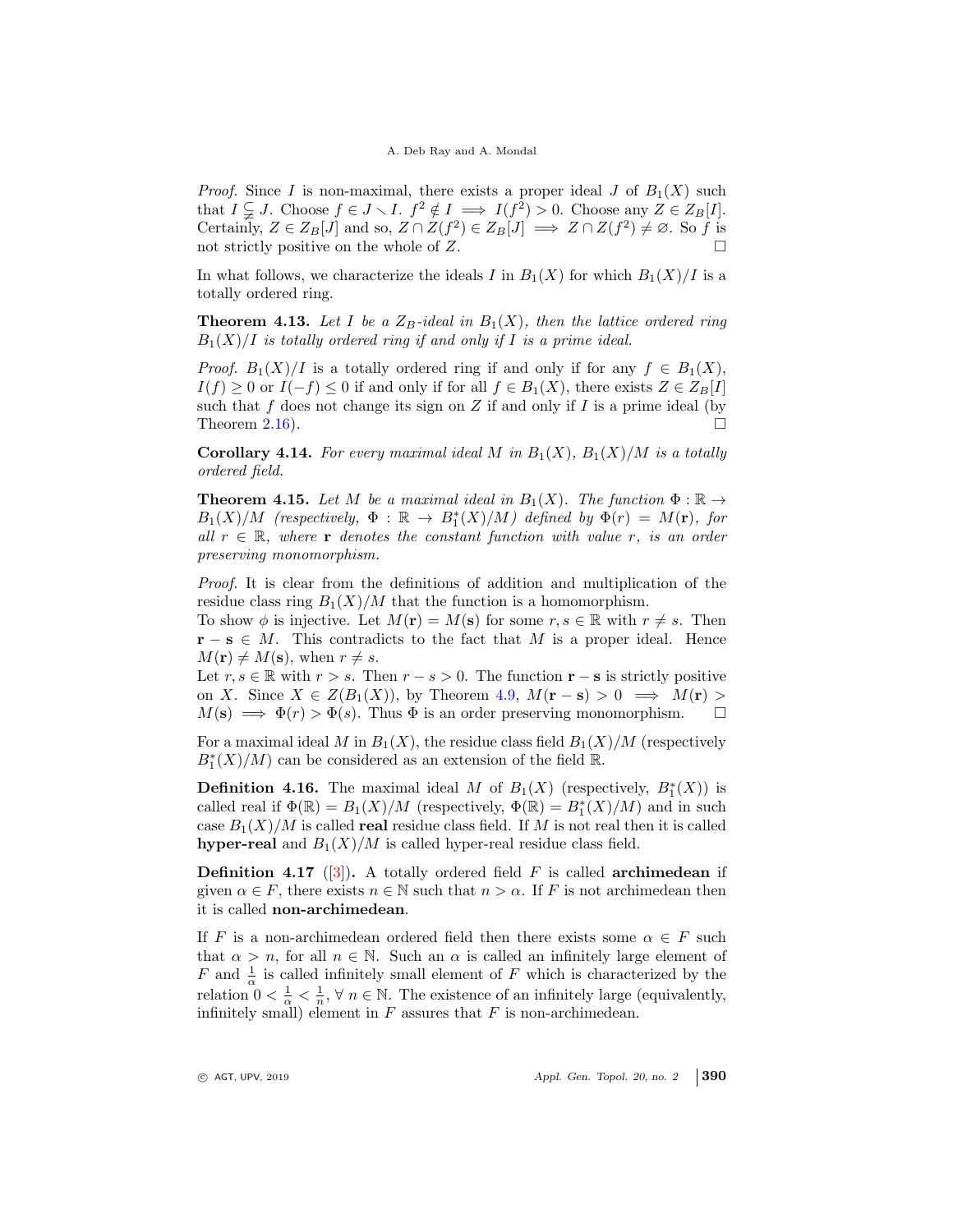Ideals in  $B_1(X)$  and residue class rings of  $B_1(X)$  modulo an ideal

In the context of archimedean field, the following is an important theorem available in the literature.

**Theorem 4.18** ([3]). A totally ordered field is archimedean iff it is isomorphic to a subfield of the ordered field  $\mathbb R$ .

We thus get that the real residue class field  $B_1(X)/M$  is archimedean if M is a real maximal ideal of  $B_1(X)$ .

**Theorem 4.19.** Every hyper-real residue class field  $B_1(X)/M$  is non-archimedean.

Proof. Proof follows from the fact that the identity is the only non-zero homomorphism on the ring  $\mathbb R$  into itself.

**Corollary 4.20.** A maximal ideal M of  $B_1(X)$  is hyper-real if and only if there exists  $f \in B_1(X)$  such that  $M(f)$  is an infinitely large member of  $B_1(X)/M$ .

**Theorem 4.21.** Each maximal ideal M in  $B_1^*(X)$  is real.

*Proof.* It is equivalent to show that  $B_1^*(X)/M$  is archimedean. Choose  $f \in$  $B_1^*(X)$ . Then  $|f(x)| \leq n$ , for all  $x \in X$  and for some  $n \in \mathbb{N}$ . i.e.,  $|M(f)| =$  $M(|f|) \leq M(\mathbf{n})$ . So there does not exist any infinitely large member in  $B^*(X)/M$  and hence  $B^*(X)/M$  is archimedean.  $B_1^*(X)/M$  and hence  $B_1^*(X)/M$  is archimedean.

**Corollary 4.22.** If X is a topological space such that  $B_1(X) = B_1^*(X)$  then each maximal ideal in  $B_1(X)$  is real.

The following theorem shows how an unbounded Baire one function  $f$  on  $X$  is related to an infinitely large member of the residue class field  $B_1(X)/M$ .

**Theorem 4.23.** Given a maximal ideal M of  $B_1(X)$  and  $f \in B_1(X)$ , the following statements are equivalent:

- (1)  $|M(f)|$  is infinitely large member in  $B_1(X)/M$ .
- (2) f is unbounded on each zero set in  $Z_B[M]$ .
- (3) for all  $n \in \mathbb{N}$ ,  $Z_n = \{x \in X : |f(x)| \ge n\} \in Z_B[M]$ .

*Proof.* (1)  $\iff$  (2): |M(f)| is not infinitely large in  $B_1(X)/M$  if and only if  $\exists n \in \mathbb{N}$  such that,  $|M(f)| = M(|f|) \leq M(n)$  if and only if  $|f| \leq n$  on some  $Z \in Z_B[M]$  if and only if f is bounded on some  $Z \in Z_B[M]$ .

(2)  $\implies$  (3): Choose  $n \in \mathbb{N}$ , we shall show that  $Z_n \in Z_B[M]$ . By (2),  $Z_n$  intersects each member in  $Z_B[M]$ . Now  $Z_B[M]$  being a  $Z_B$ -ultrafilter,  $Z_n \in Z_B[M].$ 

(3)  $\implies$  (2): Let each  $Z_n \in Z_B[M]$ , for all  $n \in \mathbb{N}$ . Then for each  $n \in \mathbb{N}$ ,  $|f| \ge n$  on some zero set in  $Z_B[M]$ . Hence  $|M(f)| = M(|f|) \ge M(\mathbf{n})$ , for all  $n \in \mathbb{N}$ . That means  $|M(f)|$  is infinitely large member in  $B_1(X)/M$ .  $n \in \mathbb{N}$ . That means  $|M(f)|$  is infinitely large member in  $B_1(X)/M$ .

**Theorem 4.24.**  $f \in B_1(X)$  is unbounded on X if and only if there exists a maximal ideal M in  $B_1(X)$  such that  $M(f)$  is infinitely large in  $B_1(X)/M$ .

*Proof.* Let f be unbounded on X. So, each  $Z_n$  in Theorem 4.23 is non-empty. We observe that  $\{Z_n : n \in \mathbb{N}\}\$ is a subcollection of  $Z(B_1(X))$  having finite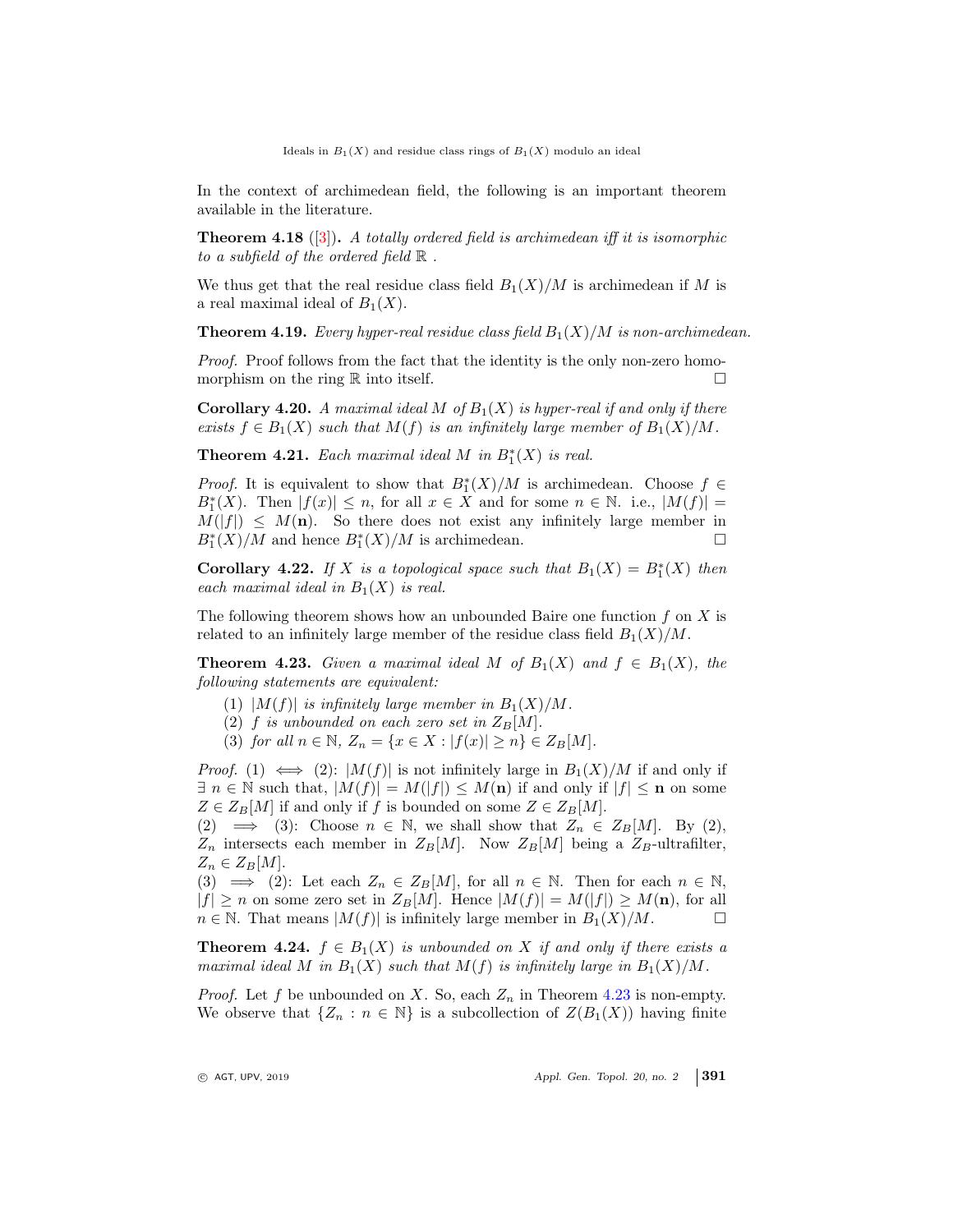intersection property. So there exists a  $Z_B$ -ultrafilter  $\mathcal U$  on X such that  $\{Z_n:$  $n \in \mathbb{N} \subseteq \mathcal{U}$ . Therefore, there is a maximal ideal M in  $B_1(X)$  for which  $\mathscr{U} = Z_B[M]$  and so,  $Z_n \in Z_B[M]$ , for all  $n \in \mathbb{N}$ . By Theorem 4.23  $M(f)$  is infinitely large.

Converse part is a consequence of  $(1) \implies (2)$  of Theorem 4.23.

**Corollary 4.25.** If a completely Hausdorff space  $X$  is not totally disconnected then there exists a hyper-real maximal ideal M in  $B_1(X)$ .

Proof. It is enough to prove that there exists an unbounded Baire one function in  $B_1(X)$ . We know that if a completely Hausdorff space is not totally disconnected, then there always exists an unbounded Baire one function  $[1]$ .  $\square$ 

In the next theorem we characterize the real maximal ideals of  $B_1(X)$ .

**Theorem 4.26.** For the maximal ideal M of  $B_1(X)$  the following statements are equivalent:

- (1) M is a real maximal ideal.
- (2)  $Z_B[M]$  is closed under countable intersection.
- (3)  $Z_B[M]$  has countable intersection property.

*Proof.* (1)  $\implies$  (2): Assume that (2) is false, i.e., there exists a sequence of functions  $\{f_n\}$  in M for which  $\bigcap_{n=1}^{\infty} Z(f_n) \notin Z_B[M]$ . Set  $f(x) = \sum_{n=1}^{\infty}$  $\bigl( |f_n(x)| \wedge$  $\frac{1}{4^n}$ ,  $\forall x \in X$ . It is clear that, the function f defined on X is actually a Baire one function ([1]) and  $Z(f) = \bigcap_{n=1}^{\infty} Z(f_n)$ . Thus,  $Z(f) \notin Z_B[M]$ . Hence  $f \notin M \implies M(f) > 0$  in  $B_1(X)/M$ .

Fix a natural number m. Then  $Z(f_1) \bigcap Z(f_2) \bigcap Z(f_3) \dots \bigcap Z(f_m) = Z(\text{say})$  $\in Z_B[M]$ . Now for any point  $x \in Z$ ,  $f(x) = \sum_{n=m+1}^{\infty}$  $\left(|f_n(x)| \wedge \frac{1}{4^n}\right) \leq \sum_{n=1}^{\infty}$  $n = m+1$  $\frac{1}{4^n} =$  $3^{-1}4^{-m}$ . This shows that,  $0 < M(f) \leq M(3^{-1}4^{-m})$ ,  $\forall m \in \mathbb{N}$ . Hence  $M(f)$  is an infinitely small member in  $B_1(X)/M$ . So, M becomes a hyper-real maximal ideal and then (1) is false.

 $(2) \implies (3)$ : Trivial, as  $\varnothing \notin Z_B[M].$ 

 $(3) \implies (1)$ : Assume that  $(1)$  is false, i.e. M is hyper-real. So, there exists  $f \in B_1(X)$  so that  $|M(f)|$  is infinitely large in  $B_1(X)/M$ . Therefore for each  $n \in \mathbb{N}$ ,  $Z_n$  defined in Theorem 4.23, belongs to  $Z_B[M]$ . Since  $\mathbb R$  is archimedean, we have  $\bigcap_{n=1}^{\infty} Z_n = \emptyset$ . Thus (3) is false.

So far we have seen that for any topological space  $X$ , all fixed maximal ideals of  $B_1(X)$  are real. Though the converse is not assured in general, we show in the next example that in  $B_1(\mathbb{R})$  a maximal ideal is real if and only if it is fixed.

**Example 4.27.** Suppose M is any real maximal ideal in  $B_1(\mathbb{R})$ . We claim that M is fixed. The identity  $i : \mathbb{R} \to \mathbb{R}$  belongs to  $B_1(\mathbb{R})$ . Since M is a real maximal ideal, there exists a real number r such that  $M(i) = M(\mathbf{r})$ . This